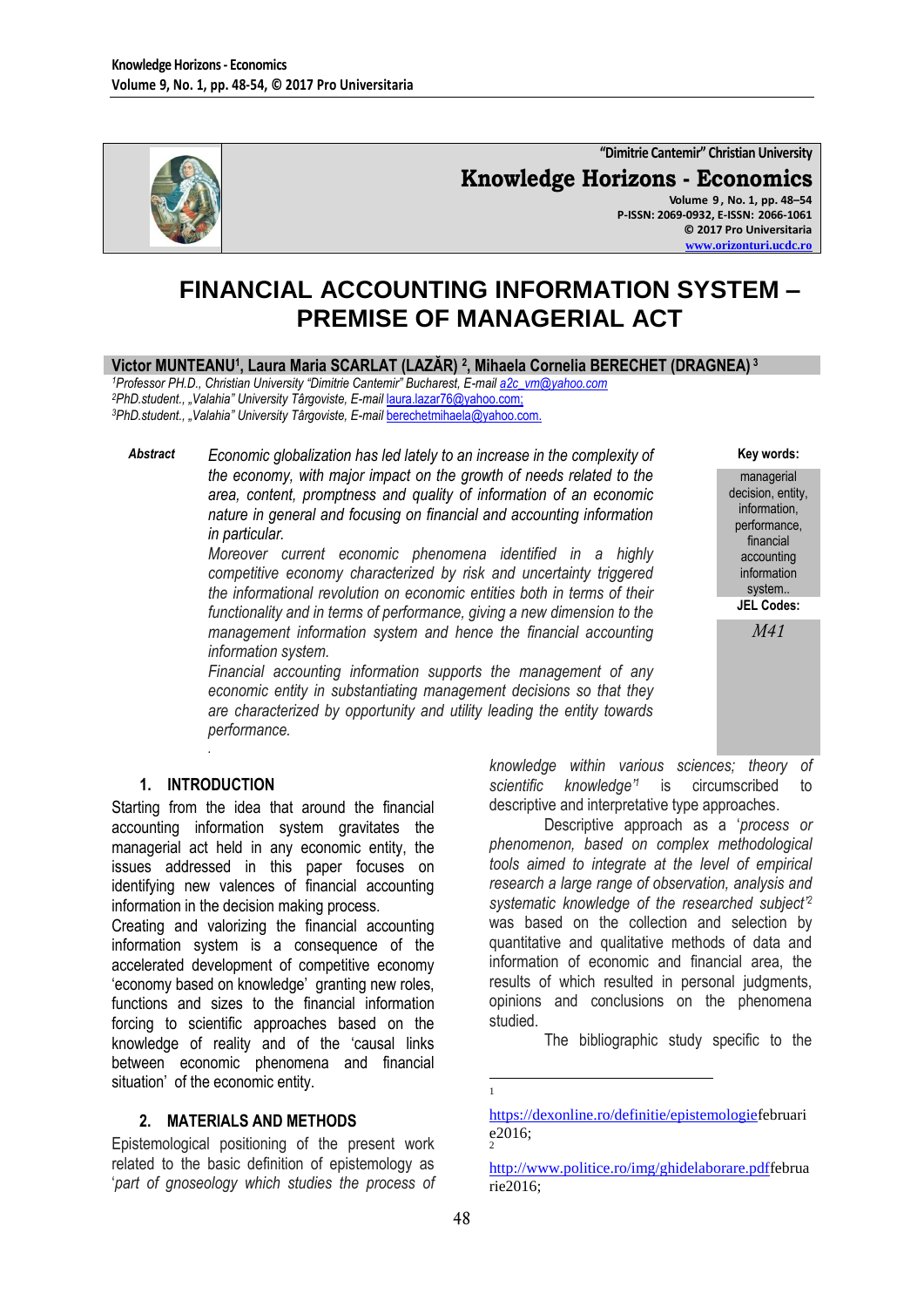approached area, but also to the practical expertise acquired are fundamental in the development of this paper, in this context the approach being of interpretative type, I made it from the perspective of treating phenomena and processes developed within an economic entity in the theoretical and methodological context identified in the selective bibliography and it allows '*a deepening of knowledge culture and practices that define the context of observed reality"<sup>3</sup>* in order to realistically identify their meanings.

The study method of this scientific work forms a segment of a large scientific research, through which I aimed to identify the qualitative attributes of the economic phenomena and of decision-making processes and also the connections between them.

#### **2.1. INFORMATION, CONDITION OF THE EXISTENCE OF THE INFORMATIONAL FINANCIAL ACCOUNTING SYSTEM**

Financial accounting information from the perspective of the role and its attributes is treated separately, as follows:

- **-** In terms of adopting managerial decisions regarding the use of resources of the economic entity is useful specifically for preparing cash flows on types of activities, namely, operating activities, investing and financing. The utility of cash flows of the economic entity consists of adopting managerial decisions by making '*available to users of financial statements a base to evaluate the entity's ability to generate cash and cash equivalents, and its needs to utilize those cash flows"<sup>4</sup>*
- **-** Cash flow of the economic entity, acting as a self-financing margin, calculated as the difference between incoming cash flow, and outgoing cash flow of the entity;
- **-** In terms of materializing of financial information into indicators, absolutely
- [http://www.politice.ro/img/ghidelaborare.pdff](http://www.politice.ro/img/ghidelaborare.pdf)ebrua rie2016

<u>.</u> 3 useful both in financial activity and in the one of analysis and managerial decision. In this context, based on financial information, the entity builds a system of indicators, leverage in the design and functioning of the decisional microeconomic and macroeconomic act.

In the present approach of the financial information, the financial process of the economic entity develops in relation to the parameters of performance indicators foreseen and accomplished.

Financial accounting information system addresses internal and external users, beneficiaries of financial and accounting information, answering their main needs as shown below:

- **-** Internal (shareholders, managers, employees):
	- $\checkmark$  reflect the economic entity's growth rate in relation to other entities in the area with similar scope of activity;
	- $\checkmark$  presentation of the profitability of the economic entity accompanied by the presentation of results obtained in relation to the resources used; comparing the results of the entity with the resources used or the capital allocated, allows calculating the economic and financial profitability;
	- $\checkmark$  oresentation of the financial structure of the economic entity and its financial balance obtained by reporting capital masses to the accepted financial support;
	- $\checkmark$  presentation of the risks associated with financial activity while facilitating identification of vulnerabilities and of the risk of bankruptcy.
- **-** External (banks, providers, investors):
	- $\checkmark$  for granting bank loans, banks are interested in solvency/liquidity of the economic entity;
	- $\checkmark$  for granting long-term loans, the lender assesses both financial balance and forecast funding program;
	- $\checkmark$  loans from other economic entities are granted based on the analysis of shortterm financial balance and liquidity;
	- $\checkmark$  Economic profitability and evolution trends of the entity are elements used when it is intended that the economic entity be placed on the stock exchange

<sup>4</sup> IAS 7 *"Cash flow Statement"*, IFRS 2015, *IAS 7 International Financial Reporting Standards Part A, "*Conceptual Framework and Requirements*"*, Bucharest, CECCAR Publishing House, 2015 page A792;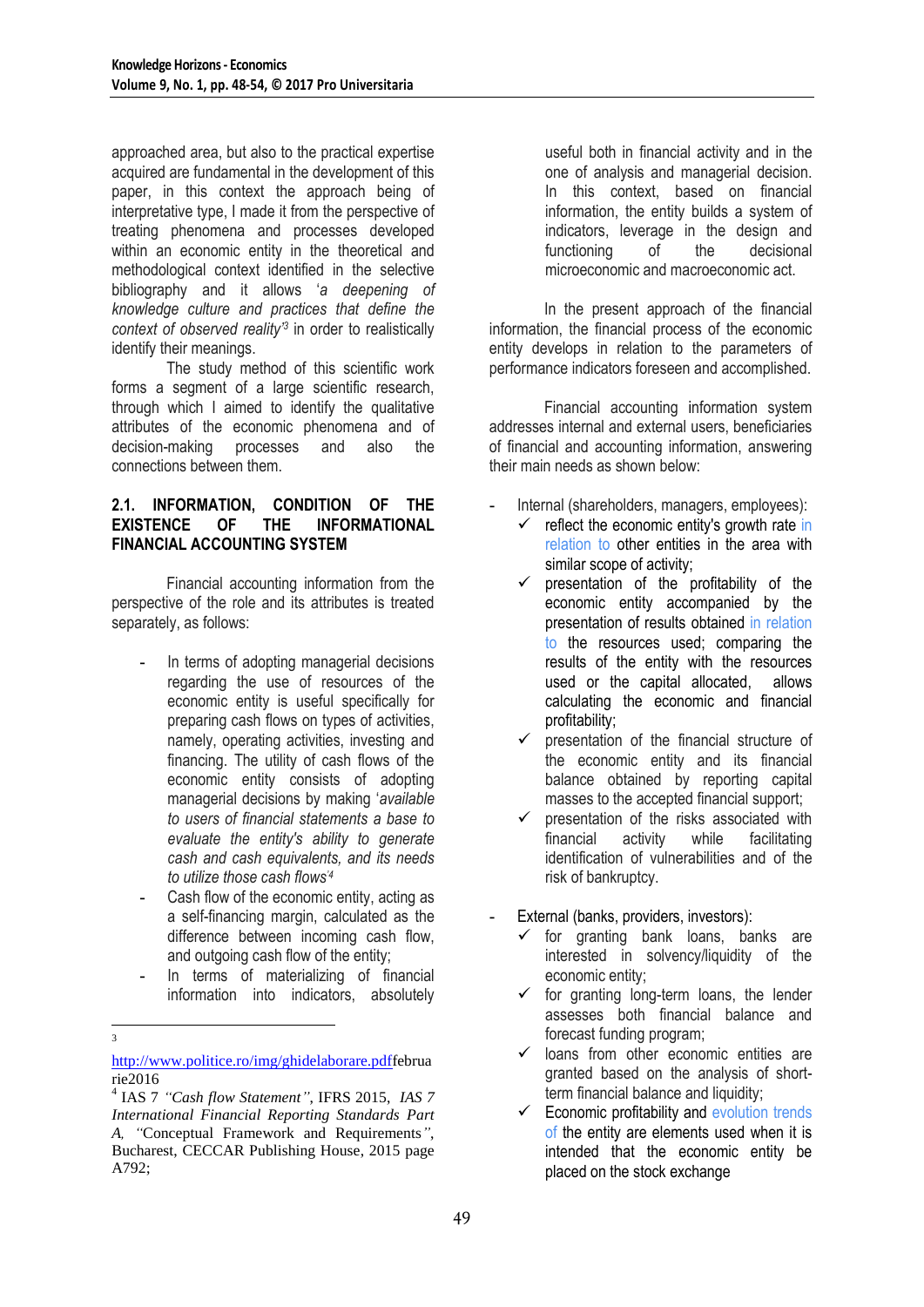Financial accounting information system of the economic entity has as material basis the synthesis documents of accounting and allows identification of interdependency relations between economic phenomena and substantiating financial decision.

## **2.2. FINANCIAL INFORMATION SYSTEM AND ITS ROLE WITHIN THE ECONOMIC ENTITY**

## **2.2.1. THEORETICAL PERSPECTIVES ON THE FINANCIAL INFORMATION SYSTEM**

The specialized literature defines the information system of the economic entity as being *"the assembly of flows and informational circuits organized in an unitary conception using methods, procedures, human and material resources for selecting, recording, working and storing and/or transmitting data and information"* 5

Extrapolating from the approach of the financial informational system in its assembly, we talk about the financial information system as being the assembly of all financial information of the flows and informational circuits of financial nature as well as of the procedures and means of working and processing the financial information collated in a set of indicators of the management analysis and being the base of the decisional process.

Thus we can note that the financial accounting information system of the economic entity contributes directly to:

- **-** measuring performances of the economic entity;
- **-** developing financial processes;
- **-** developing economic processes;
- **-** evaluating self financing capacity;
- **-** evaluating the capacity of generating cash and cash equivalents.

#### **2.2.2. Components of the financial accounting information system**

The financial accounting information system existing at the level of any economic entity is integrant part of its information management

1

system.

The economic entity functions and *"lives"* through the existence of five key components (Figure no. 1) which act interdependently and keep themselves in balance as long as in their environment it does not produce major changes made by disturbing factors which can be both internal and external and which can produce disturbances on the entity's components as well as on the entity as a whole.

<sup>&</sup>lt;sup>5</sup> [http://www.biblioteca-](http://www.biblioteca-digitala.ase.ro/biblioteca/pagina2.asp?id=cap6)

[digitala.ase.ro/biblioteca/pagina2.asp?id=cap6i](http://www.biblioteca-digitala.ase.ro/biblioteca/pagina2.asp?id=cap6)anua rie2016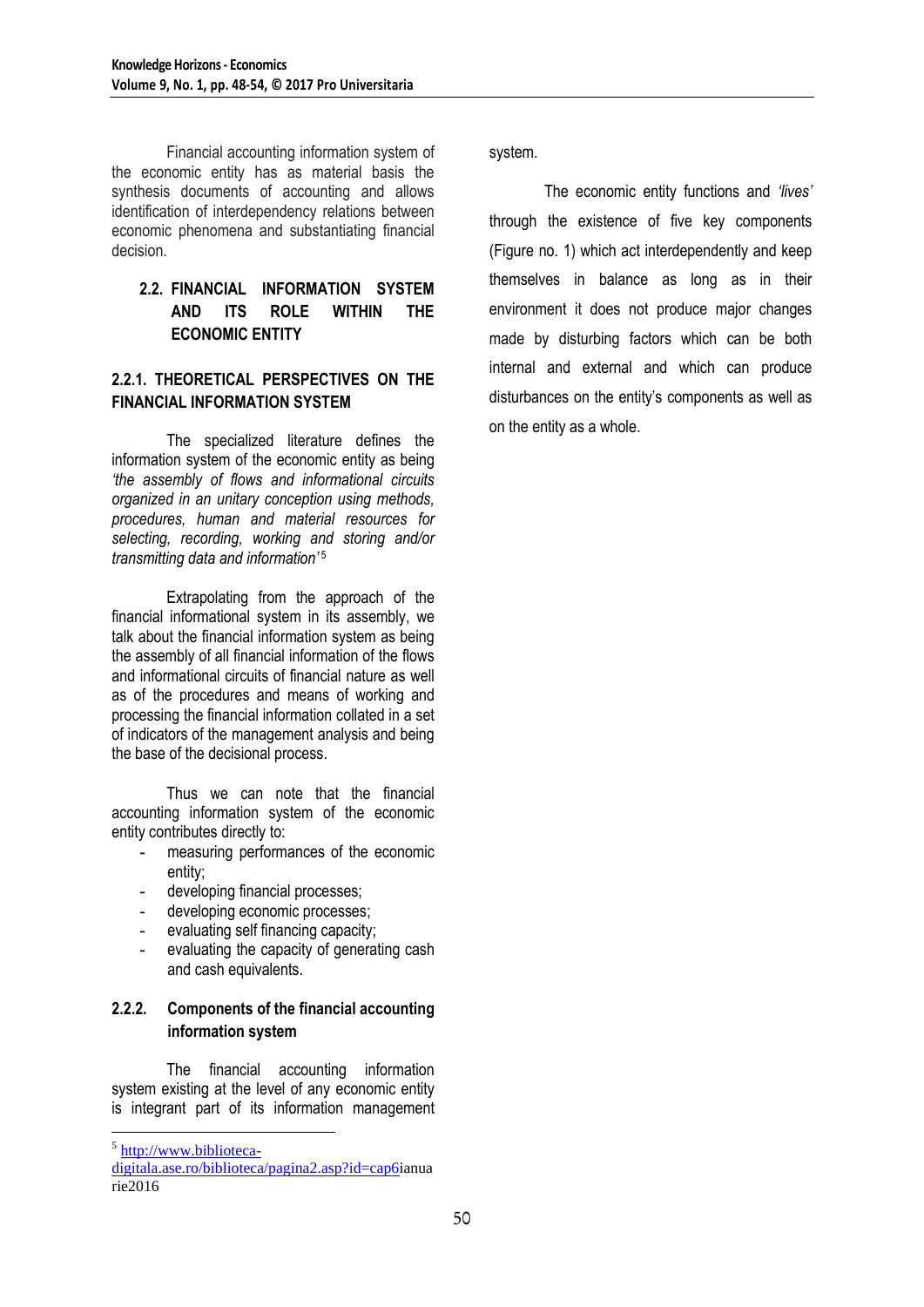

*Figure no. 1.* Key elements of the economic entity

Keeping in mind the positioning of the information management system in relation to the systematized structure of the economic entity as above illustrated, we shall identify and describe below the components of an financial accounting information system, as follows:

**-** Financial data and information are collected from the synthesis documents of the financial and management accounting, and represents the basic components of the existence of a financial accounting information system. Financial data and information are most commonly represented by numbers or financial ratios (percentages) and *reflects "actions, processes, facts, phenomena related to the organization or to outside processes whose management is interested in them" 6*

Financial accounting information highlights the motivation of the financial accounting information system's existence in terms of final results of its capitalization based on scientific and knowledge reasons addressed by the management of the economic entity, but also in terms of meeting the requirements of the market

economy.

- **-** financial information circuits and flows:
	- financial accounting information flow is the path of financial data and information from source to receiver;
	- Financial information flow is created at the level of the financial information system from the amount of data and financial information carried by the transmitter to the beneficiary on a section of the information flow.

Financial information flow has a number of features such as: length, reliability, relevance, cost, moving speed etc.. Financial information flows are classified according to frequency and moving direction. Depending on frequency we identify periodic and occasional financial information flows. Depending on the moving direction of the financial information flows we identify: vertical, horizontal and oblique flows.

**-** Information procedures represent the totality of the elements translated into operational procedures or into a work handbook, both setting out in detail,

<sup>1</sup> <sup>6</sup> Ovidiu NICOLESCU, *Information Management System of the Organization*, Bucharest, Economic Publishing House, 2001, page 28;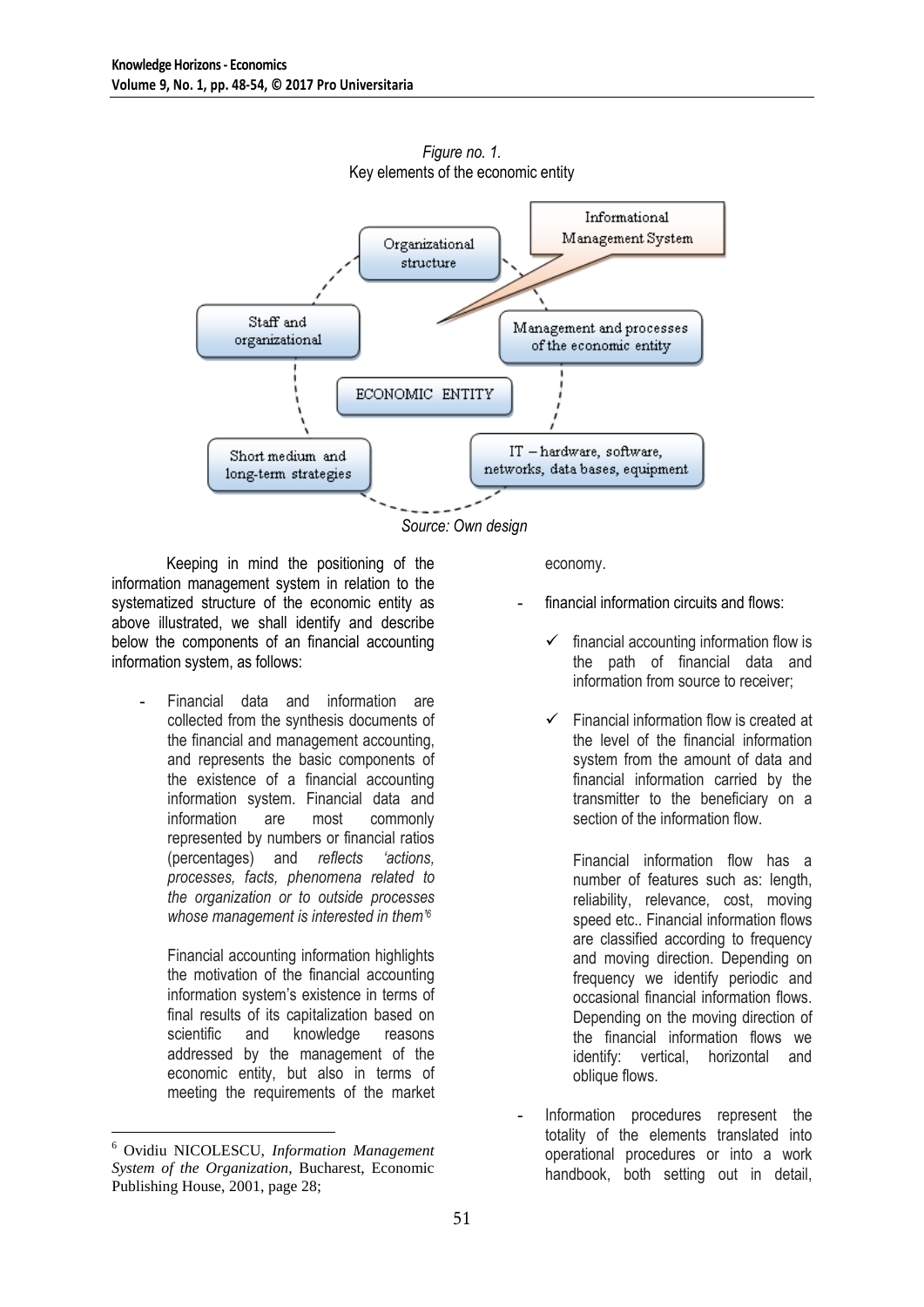formally, operationally, economically the activities and modalities of collecting, recording, processing, analyzing, informing and archiving of the financial information. Within the information procedures, in addition to the above mentioned, they must include the operations and their succession for each activity. It must also contain formulas, methods, tools, models and means of processing the financial information.

- The means of processing the financial information represent the essence of the reliable functioning of the Information financial system because it reunites all means of centralizing, recording, transmitting, processing, storing of such financial information in order to obtain a useful set of indicators and financial ratios
	- central support in substantiating and improving financial decisions. In this context we identify in the category of processing financial information, hardware and software supports

The main functions of financial accounting information system are:

- 'collecting and storing data on transactions, so that the organization can consult their history;
- processing collected data and obtaining useful information for planning, execution and control of the organization's activities;
- providing appropriate control modalities for safeguarding the assets of the organization, including the information assets<sup>7</sup> '.

# **3. RESULTS**

In the theoretical and applicative context of the main components of a financial and accounting information system functional at the level of an economic entity we present its structured operation in Figure no. 2.

<sup>1</sup> <sup>7</sup> Romney, M.B., Steinbart, P.J., *Accounting* 

*Information System, the 8th Edition, Prantice Hall, 2000;*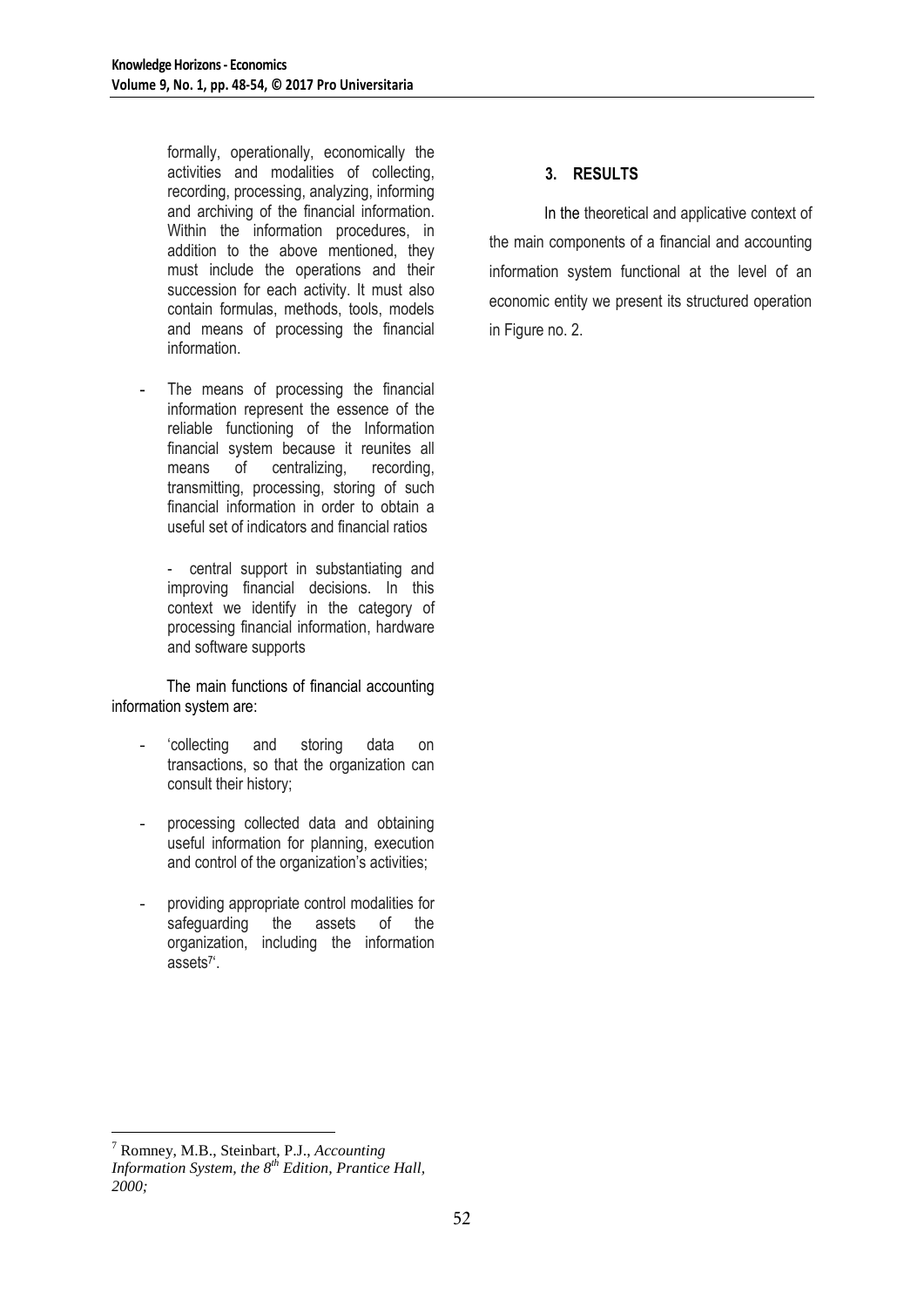

*Figure no. 2.* Structured presentation of the financial information system's functioning within an economic entity

*Source: Own design*

As shown in the figure above, the economic entity's information systems interact between them and also with the external environment and with the decisional factors or the shareholders. Thus,

- the financial information system is part of the financial accounting information system and also the central pillar of the management information system;
- the organization's culture acts directly on the management information system and implicitly on the functioning of the entire economic entity;
- the external environment affects the whole economic entity acting directly on it;
- the management team respectively the decisional factors and also the Board of Directors in the public entities have a defining impact on all component elements of the economic entity and also on the performances which the entity records; it is to emphasize that there is a relation of interdependence between the entity's information systems, the component elements thereof and the decisional factors.

#### **4. CONCLUSIONS**

- The financial accounting information system is a set of items that are constantly in a relation of interdependence with the other information systems at the level of public entities, operates based on information procedures and dynamically competes to achieving the entity's objectives by adopting financial decisions.
- The financial accounting information system substantiates the financial decisions taken at each level of responsibility both at the middle management's level and at the top management's level, including executive members of the Boards of Directors in the public enterprises that have introduced corporate governance.
- The result of operating the financial accounting information system is reflected in a set of performance indicators, constructed so that they respond to both categories of internal users and to categories of external users in the manner of orientating the economic entity towards performance and implicitly to meet the demands of the market to which it is addressed.